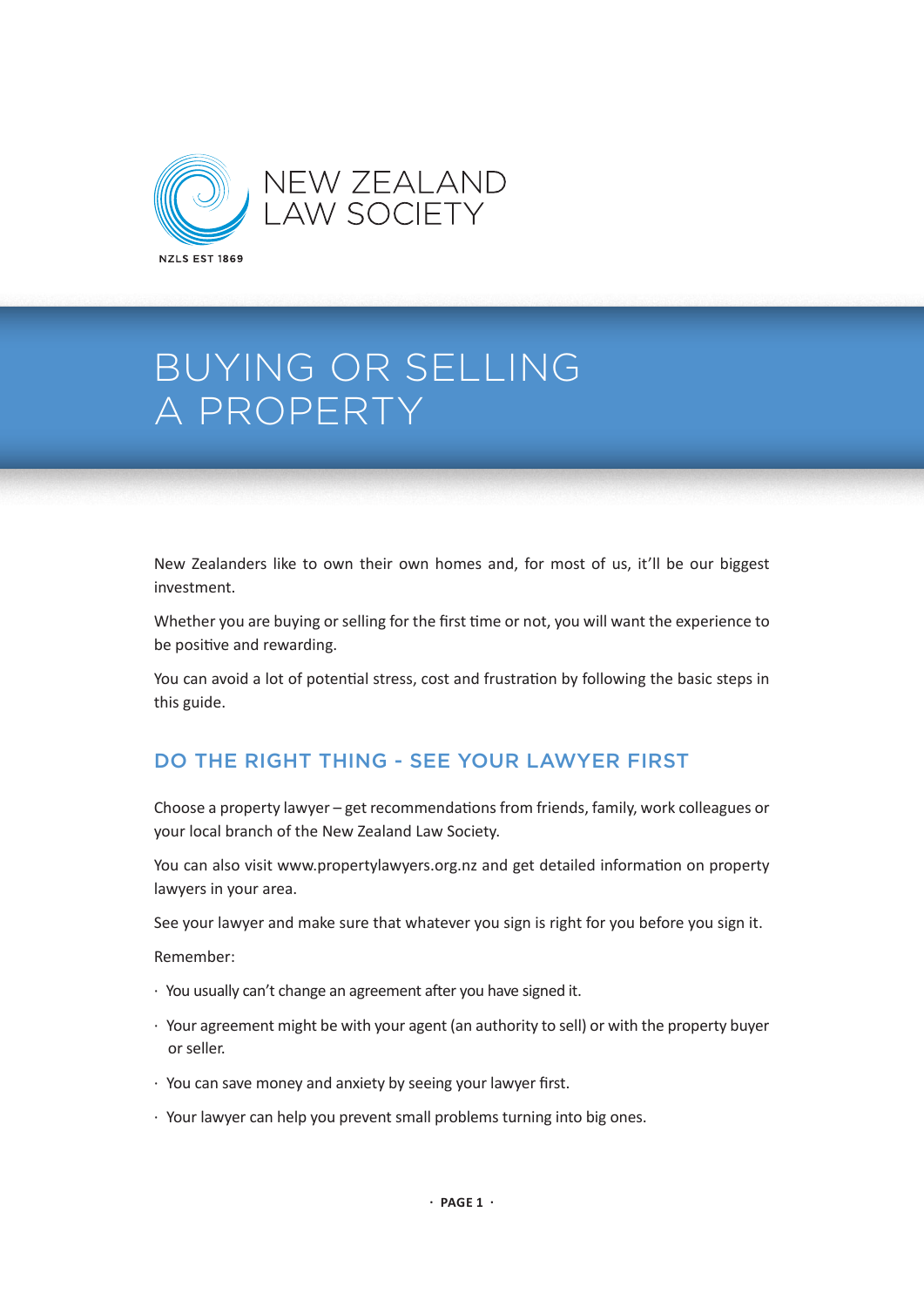· If you are selling a unit title property it is illegal to enter into an agreement (even a conditional agreement) until you have given the buyer a pre-contract disclosure statement.

# STAY IN CONTROL

Whether you are buying or selling a property, you are the one who must be satisfied with the outcome – not the agent, not your family or friends. Stay in control of the process and let your lawyer help you to:

- · understand the buying and selling process;
- · understand the continuing financial commitments, if you are buying a unit title property. They are different to those associated with traditional home ownership;
- · understand the different disclosures you are legally required to make as a seller or request or receive as a buyer of a unit title property, and the consequences or remedies available if they are not made or are made late;
- · understand the loan documentation and the financial commitment you are making, and that it fits within your budget;
- · work out your financial limitations how much you can borrow, how much you can afford to repay;
- · find out the other costs of buying or selling a property;
- · complete any other legal work you might need such as making a will, preparing enduring powers of attorney, setting up a trust or understanding taxation or property relationship matters;
- · understand the agents' role, who they work for, how they are paid and how you can get best value from them.

# WHAT IS THE PROCESS?

# **THE BEGINNING**

| <b>Seller</b>    | <b>Buyer</b>                                                                         |
|------------------|--------------------------------------------------------------------------------------|
|                  | Talk to your property lawyer about your   Talk to your property lawyer. Consider the |
|                  | options and the outcomes you want, price range for the type of property you          |
|                  | including choice of agent, selling methods   want and how much you can afford to     |
| and price range. | borrow.                                                                              |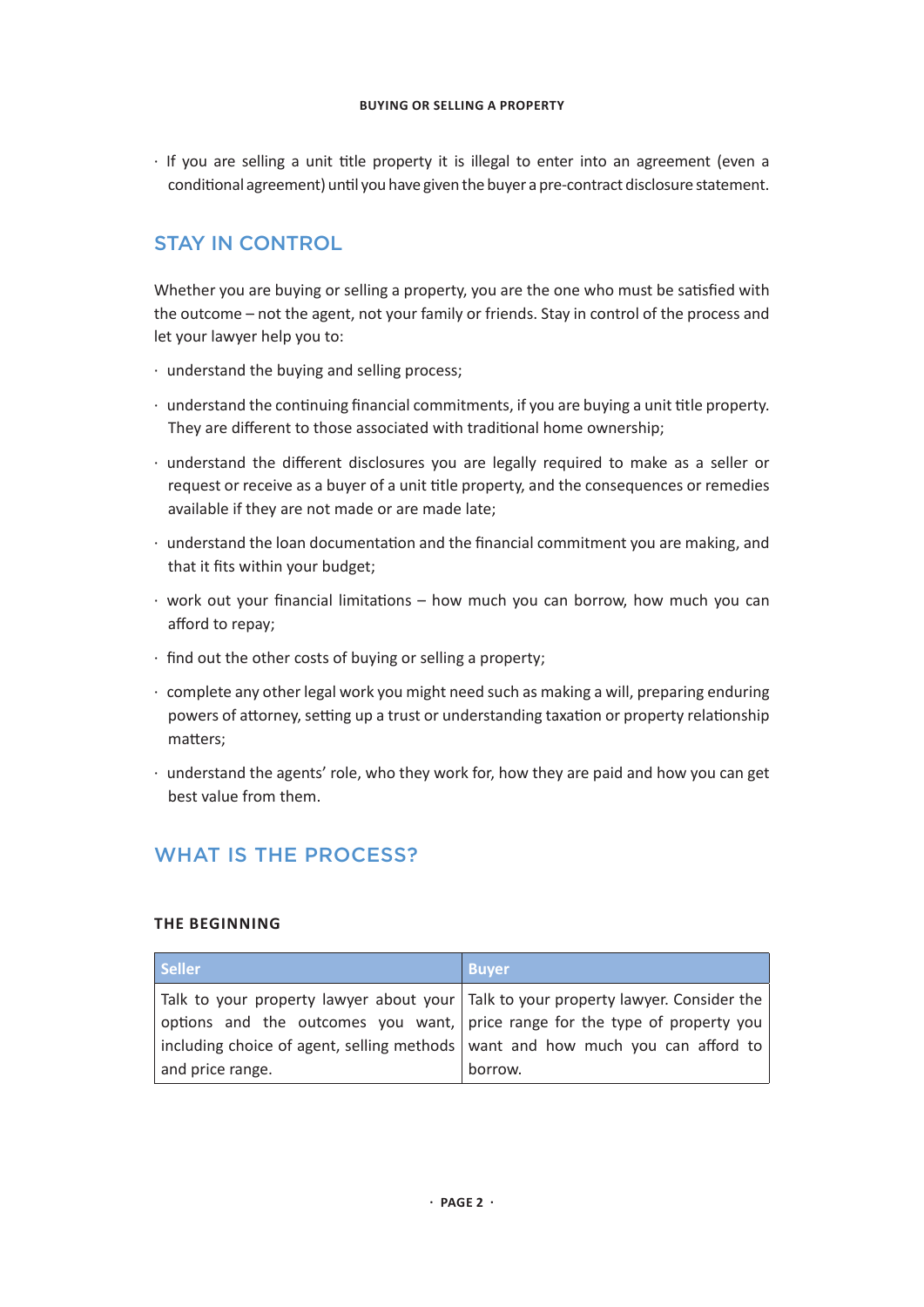|                                                                                                                              | If you are selling a unit title property, talk If you are buying a unit title property,          |
|------------------------------------------------------------------------------------------------------------------------------|--------------------------------------------------------------------------------------------------|
| to your lawyer about your legal obligation                                                                                   | talk to your lawyer about the statutory                                                          |
| to make statutory disclosures to the buyer                                                                                   | disclosures the seller is required to make                                                       |
| and when you have to make them.                                                                                              | to you and that you are entitled to request.                                                     |
| Decide what you should do to make the<br>house more saleable and get on with those<br>jobs.                                  | Complete the checklist on page 8 to<br>identify the things you are looking for in a<br>property. |
| Select a real estate agent and confirm the<br>sale method (multiple listing/sole agency,<br>auction/tender) and price range. | Identify key real estate agents; check out<br>their listings in publications and websites.       |

Remember, do not sign the agreement before discussing it with your lawyer. If you are selling a unit title property you must not sign the agreement until you have made precontract disclosure to the buyer.

# **THE MIDDLE**

| <b>Seller</b>                                                                                                                                                                                                                                                                       |
|-------------------------------------------------------------------------------------------------------------------------------------------------------------------------------------------------------------------------------------------------------------------------------------|
| Your lawyer can help you negotiate the price, settlement date and conditions to achieve<br>the best outcome for you.                                                                                                                                                                |
| You sign a final agreed offer – after talking with your lawyer, as this becomes the binding<br>agreement. Don't sign more than one agreement unless it is absolutely clear that the<br>subsequent agreement is a back-up that will take effect only if the first one falls through. |
| Make sure the deposit you receive is sufficient to cover any commission to the real<br>estate agent that will fall due when the contract becomes unconditional (even if the<br>purchaser fails to complete the purchase).                                                           |
| If the property is in a unit title development, make sure you make all disclosures required<br>under the Unit Titles Act on time.                                                                                                                                                   |
| Resolve any problems with the title and Land Information Memorandum (LIM) report<br>with the buyer. (Yes, problems do happen!)                                                                                                                                                      |
| Check that all conditions have been met.                                                                                                                                                                                                                                            |
| The contract is declared unconditional.                                                                                                                                                                                                                                             |

# Buyer

Your lawyer can help you negotiate the price and conditions you want. Your lawyer will advise you of any research you should do on the property.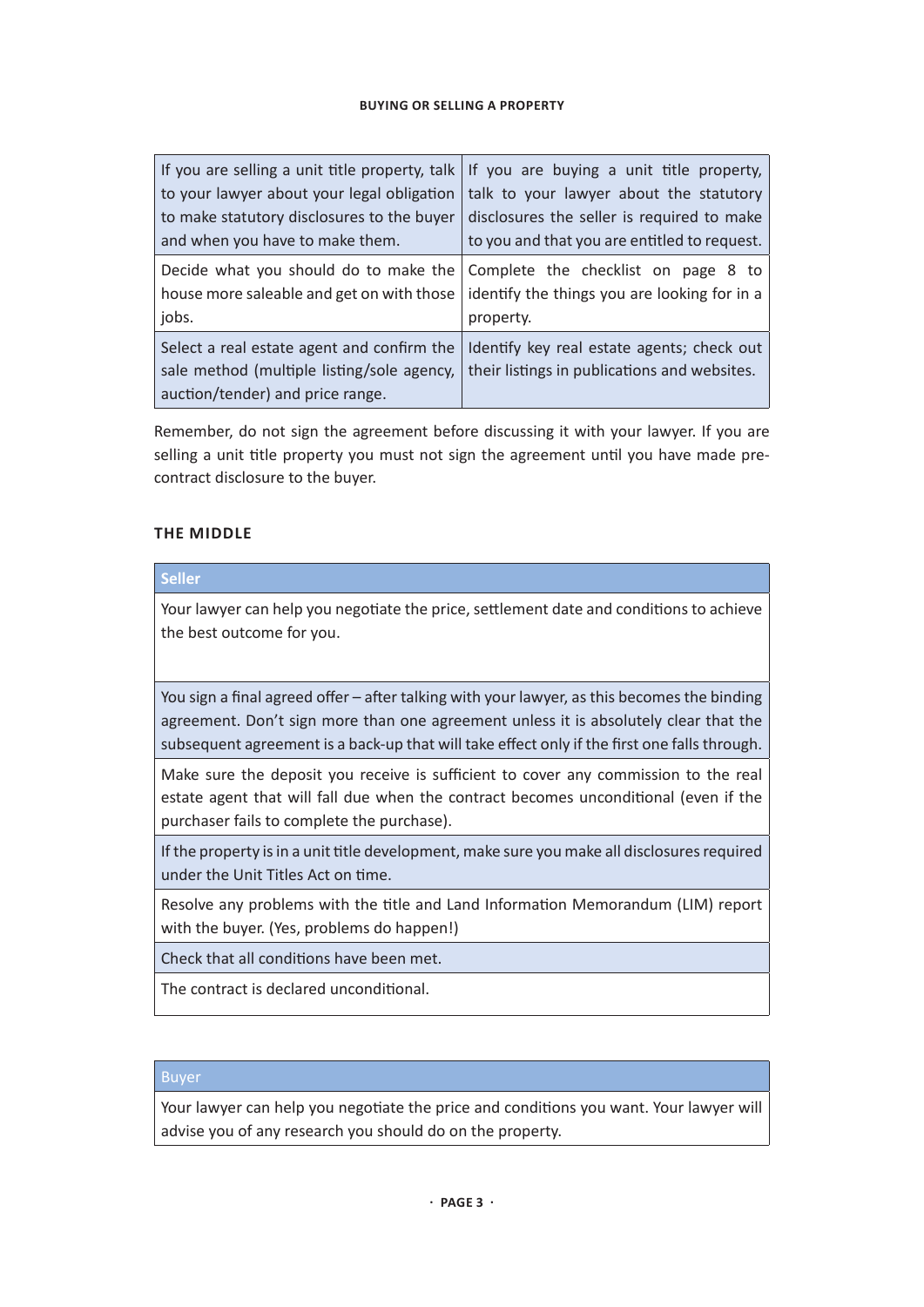Consider whether you will be able to obtain insurance (including earthquake cover) on terms satisfactory to you and your lawyer.

After talking with your lawyer, you sign a final agreed offer and this becomes the binding agreement.

Consider your loan options.

If the property is in a unit title development, decide whether to seek additional disclosures from the seller. Time limits apply.

Get the title checked.

Get a Land Information Memorandum (LIM), a valuation and, if required, a builder's or engineer's report.

Try to resolve any title or LIM problems with the seller.

Check that all conditions have been met.

The contract is declared unconditional.

# **THE END**

# **Seller**

You sign the authority that enables the lawyer to transfer title to the buyer.

Organise repayment of any mortgage.

If you are selling a unit title in a unit title development make sure you make presettlement disclosure to the buyer. Your lawyer will need to make sure your levies are up to date and obtain the appropriate certificate from the body corporate.

Organise the keys for handing over.

Organise your move and change of address. Advise phone, power and other utility companies of your moving out date and have meters read.

If applicable, notify body corporate in writing of the transfer.

Allow the buyer to re-inspect the property before settlement.

Move out on settlement/ possession date, or other agreed date.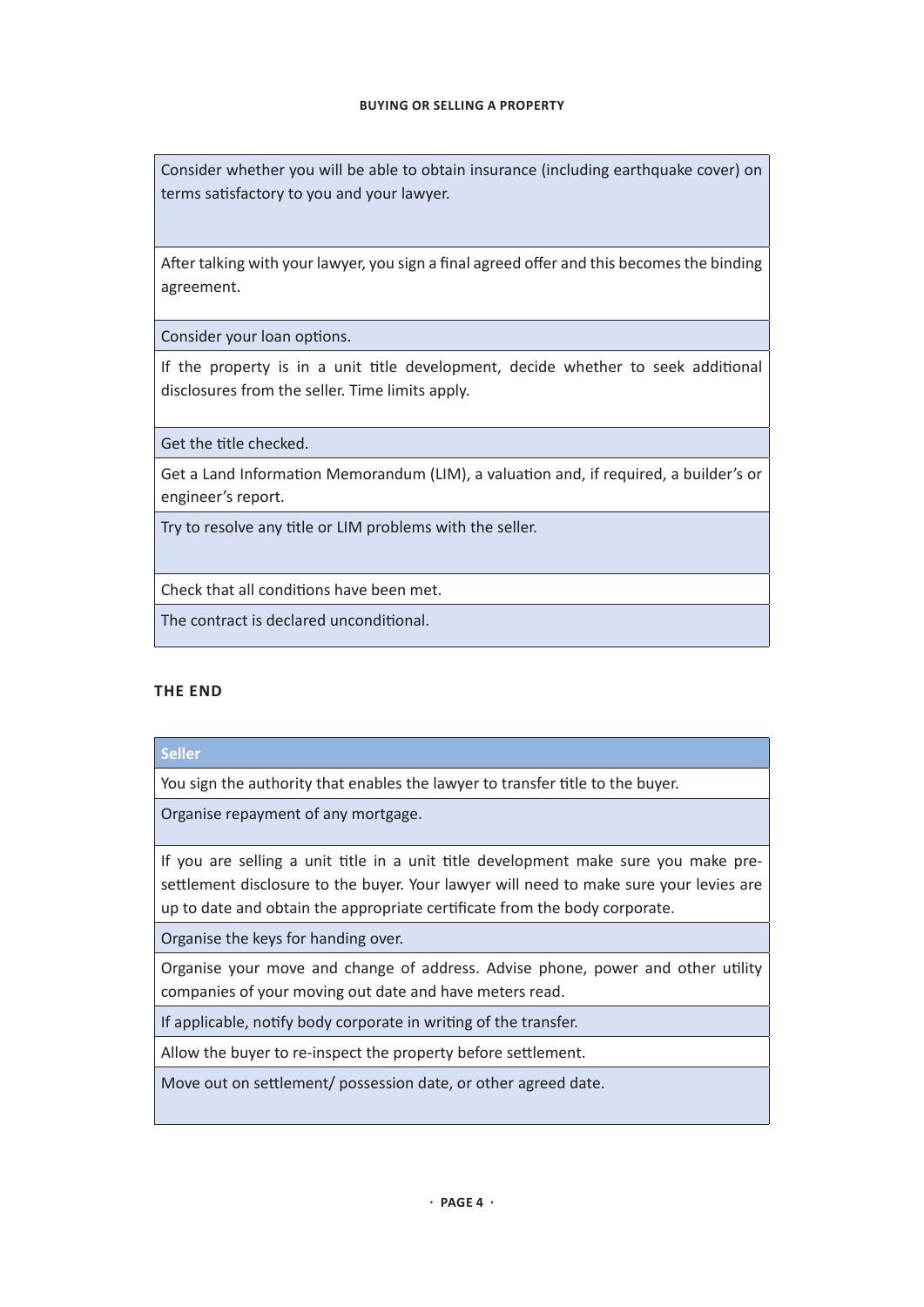Tell your lawyer where to pay the money.

Buyer

Arrange insurance.

You sign the authority that enables the lawyer to register the transfer from the seller and the mortgage charge. You also sign loan agreements for the mortgage.

Your lawyer will confirm the amount required on settlement and assist you to arrange payment.

Organise your move, change of address and phone, power, gas and other utility connections.

If applicable, provide the body corporate with details required to be included in the register of owners.

Before settlement, carry out the final inspection of the property you are buying.

Move in on settlement/ possession date, or other agreed date.

A property transaction is like an iceberg. You, as the client, will see only a small part of the work that needs to be done to complete the deal. Behind the scenes, your property lawyer will make sure that it goes through with the minimum of fuss. Your lawyer will look after your interests every step of the way.

# YOUR LAWYER'S ROLE

Your lawyer should protect your interests and ensure the smoothest, simplest, most efficient transaction for you, whether you are buying or selling.

Unlike others involved at various stages of a property transaction, your property lawyer:

- · gives you independent advice;
- · acts to protect your interests;
- · understands the process well;
- · has experience in negotiating for buyers and sellers;
- · knows potential pitfalls and traps;
- · knows you and your personal circumstances (or is prepared to find out);
- · knows the law; and
- · understands that buying and selling can be an emotional and stressful time and tries to steer around that!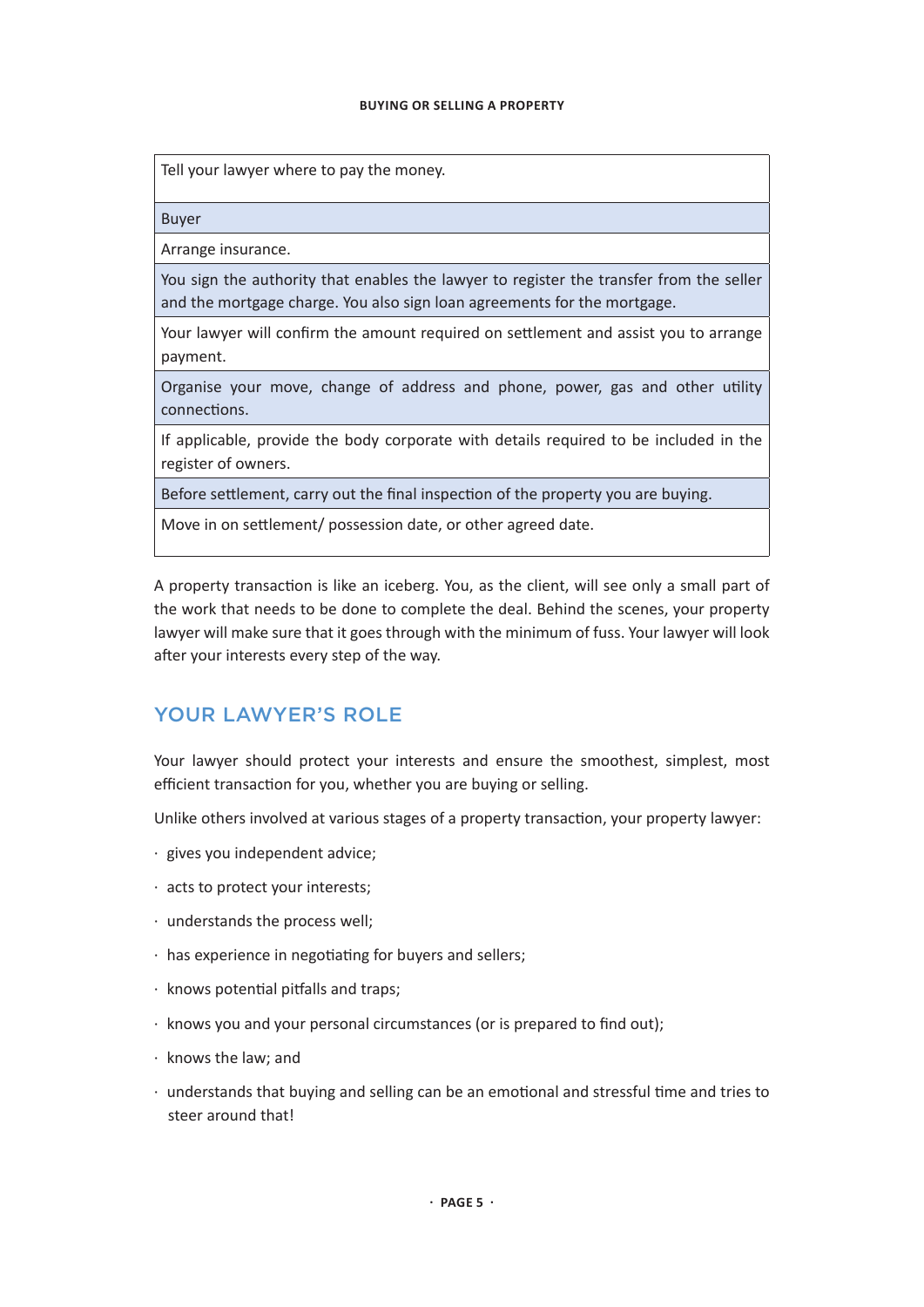Remember, get your lawyer's advice before signing anything. Documents can be emailed or faxed to your lawyer when there is any urgency.

When you go to see your lawyer, take a list of the questions you want to ask. The final decision in all matters will be yours. Make sure you have enough information to make the right decision.

# CHECKS – WHAT NEEDS TO BE DONE AND WHO WILL DO IT FOR YOU?

There are many checks you can make to be sure that what you are buying is really what you want. Your lawyer will know what checks to make and who can make them for you.

For example, you'll want to know:

- · Are there any problems with the title? Get a title search.
- · Are there any problems with the buildings? Get a builder's (and /or engineer's) report.
- · Have all council requirements been met? Get a LIM report.
- · Is the price good value for this property? Get a report from Quotable Value New Zealand or a registered valuer.
- $\cdot$  In the case of a unit title property, is there any other information about the body corporate and its administration you should be aware of? – Request an additional disclosure statement from the seller within the time limits allowed under the Unit Titles Act.

Your lawyer can assist with any research required about the property, including advising you on how best to use any reports you obtain. This work is insurance against disappointment and perhaps substantial additional costs if you have to fix something later.

# LOANS – SO MANY CHOICES!

There are a lot of choices of loans to buy property. Your lawyer can assist you interpret the documentation to ensure you understand your obligations, including in relation to:

- · the term of your loan;
- · the interest rate the difference between floating and fixed;
- · whether you will pay interest-only for a period or principal and interest together;
- · whether your repayments are fortnightly, monthly, quarterly or annually;
- · whether you have mortgage repayment insurance;
- · whether you have redundancy insurance;
- $\cdot$  home insurance full replacement or indemnity, (the cheapest is not always the best).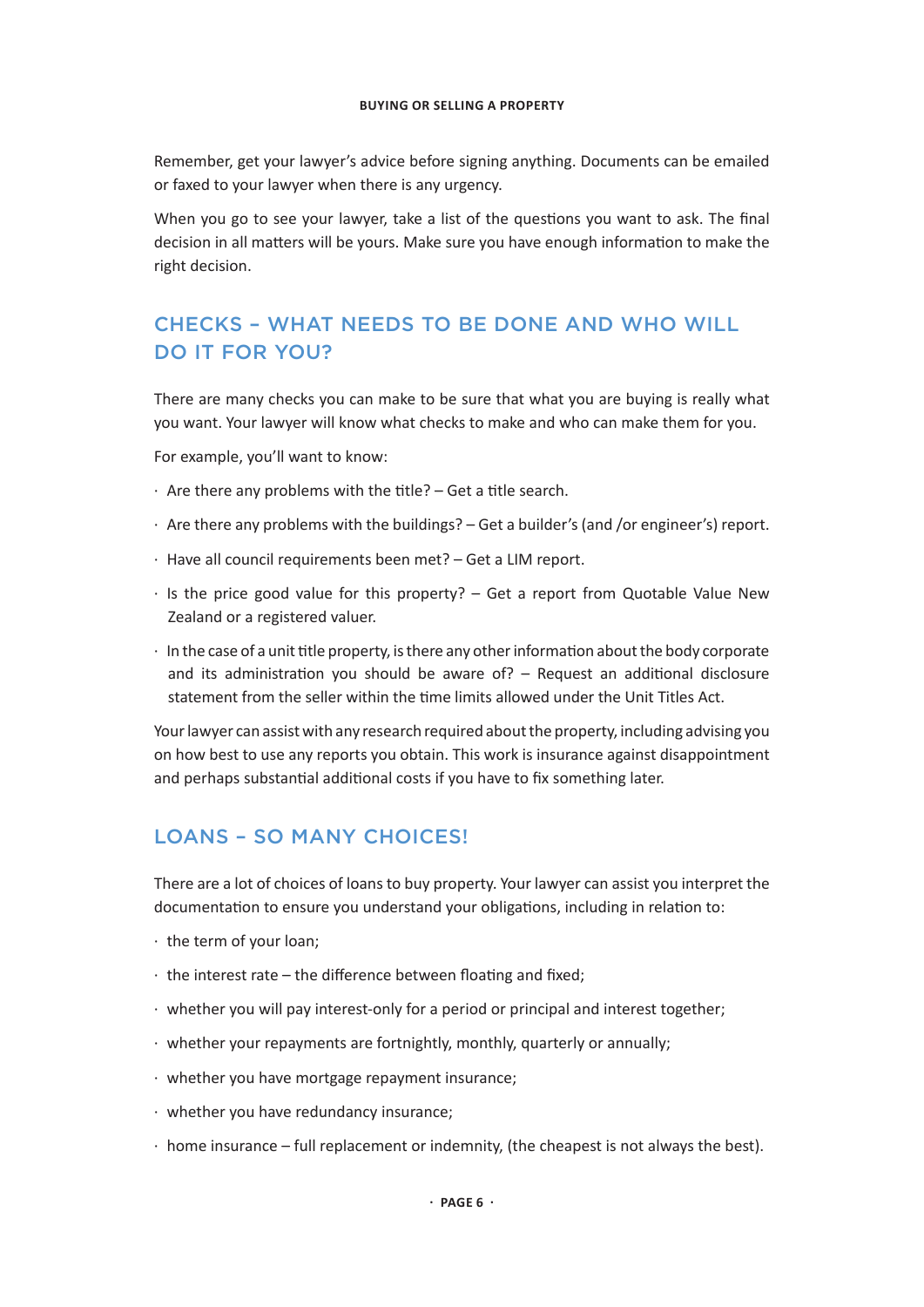Some of these decisions affect how long it will take to pay off your loan and how much interest you will pay overall.

# BUYING A PROPERTY – OWNERSHIP AND OTHER ISSUES

Get these things right the first time. Changing them later will mean extra cost.

Should you own the property in your own name, a trust or a company? There are taxation and other issues here. There are also taxation and other implications if you are buying property as an investment.

You might buy the property as a single person, as a couple (married, civil union or de facto (including same sex)), with a friend or in a business partnership.

Ask your lawyer:

- · Should you buy the property in joint names?
- · Should you buy the property in equal shares or unequal shares?
- · What does buying the property as tenants in common mean?
- · Do you need a property ownership/sharing agreement?
- · Does a will make any difference to the form of ownership?
- · How do wills and trusts work together?
- · How does the Property (Relationships) Act affect you or anyone you buy a property with?

What about where your family is prepared to help you financially? Ask your lawyer:

- · Should your family lend or give you the money?
- · How to appropriately record family money made available, whether by loan or gift?
- · How this will work if you are buying with someone else?
- · If it is a loan, how will it be protected and how will you pay it back?
- · What are the implications of a guarantee?

The decisions you make now might have important consequences later on when you sell the property or if your relationship ends.

# YOUR PROPERTY CHECKLIST

Here are some of the questions you should consider when deciding what property to buy, what area to buy in and how much you should pay. You might also have questions about more personal issues. Add your own points to the checklist and rank them in order of importance to you.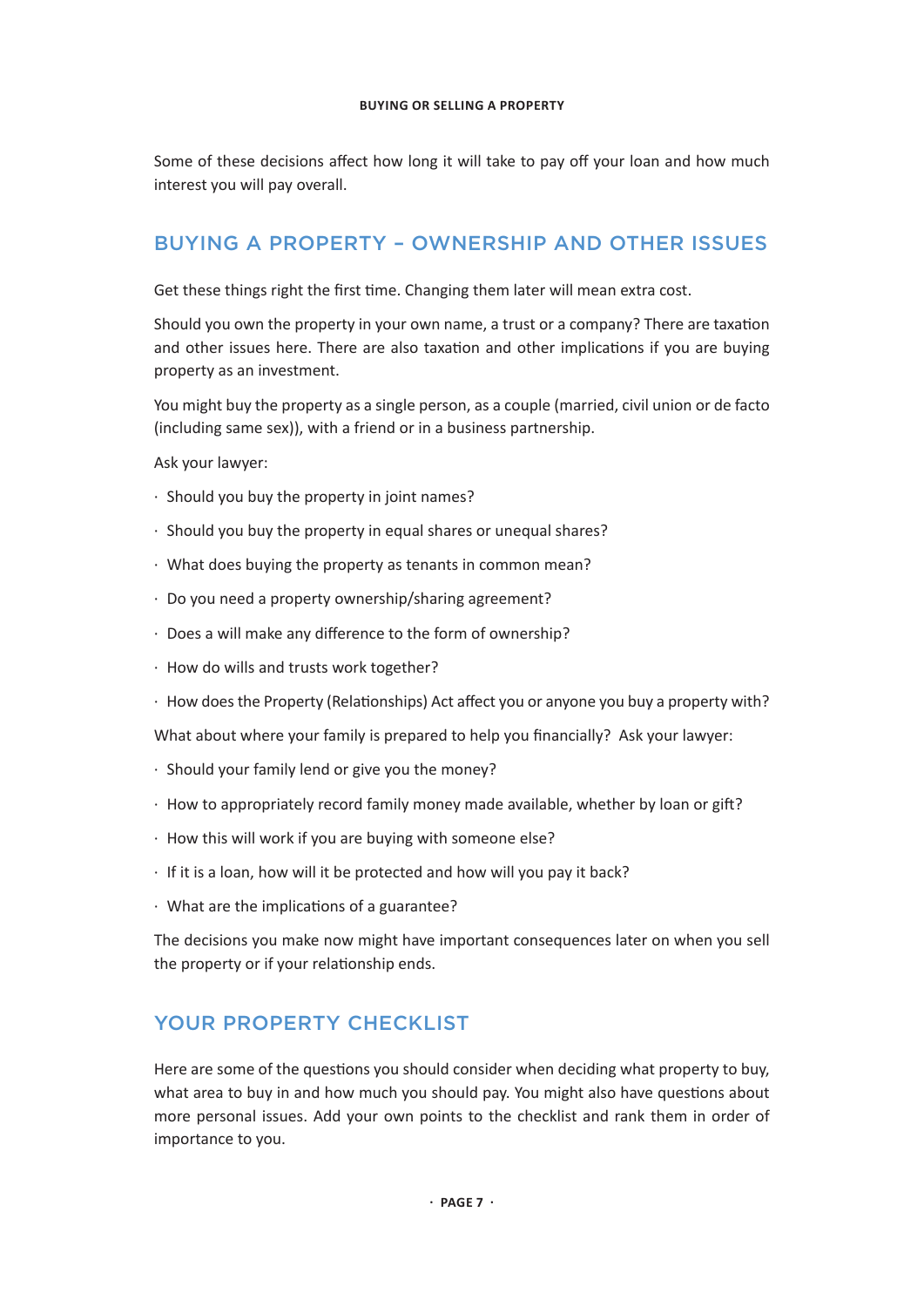#### **OWNERSHIP ISSUES**

- · Joint tenancy or tenancy in common?
- · Freehold, cross-lease, unit title or leasehold?
- · For your own occupation or as an investment?
- · Finance what source?
- · Should you own it in your own name(s) or through a trust or company?
- · Property insurance should it be full replacement value or just indemnity value?

#### **PROPERTY ISSUES**

- · Location (consider your objectives and possible capital gains)
- · Outlook, view
- · Standard and condition of nearby houses, neighbourhood generally
- · Closeness to schools, shops, church, parks, medical facilities, other services
- · Transport
- · Sun and shade, general weather patterns
- · Access steps, paths, driveway
- · Trees, hedges, gardens, lawns, secure fencing
- · Suitability for children, pets
- · Pool is it fenced properly? Does the fence meet all legal requirements?

#### **ACCOMMODATION ISSUES**

- · Number of bedrooms
- · Number of bathrooms/toilets (showers or baths)
- · Laundry/laundrette
- · Kitchen size and amenities
- · Separate living areas (dining, lounge, family room, study)
- · Storage
- · Carport, garage (door opener), off-street parking
- · Outdoor living amenities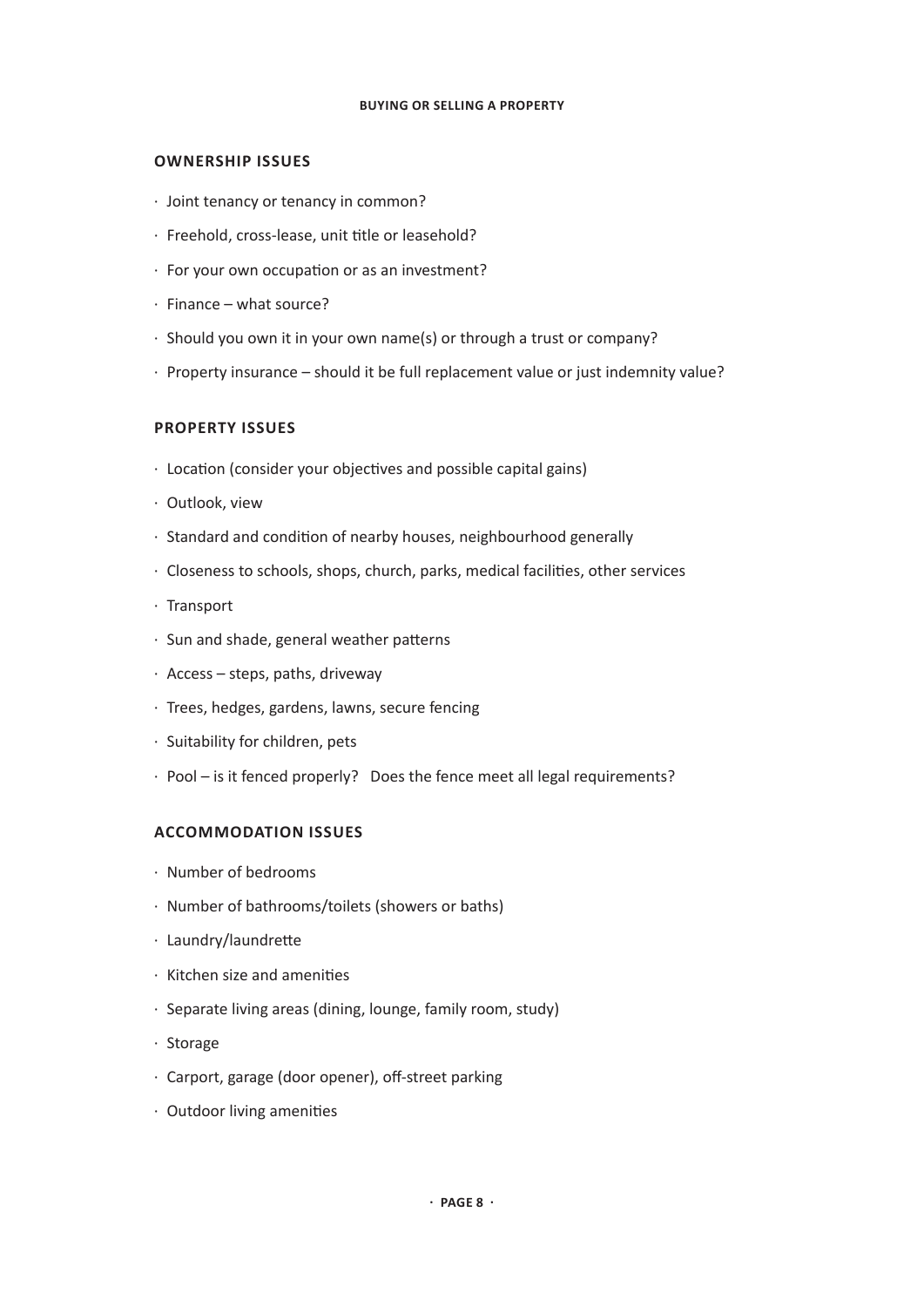## **FACILITIES**

- · Mains power, water, gas
- · Mains sewer/stormwater
- · Rubbish collection, mail/paper delivery

## **FEATURES**

- · Telephones, TV/Sky aerial/digital dish
- · Chattels curtains, carpets, stove, light fittings
- · Storage, shelving
- · Insulation, heating
- · Alarm system
- · Décor, maintenance, weathertightness.

# HOW MUCH CAN YOU AFFORD TO PAY FOR A HOME?

When you are planning to buy a home, you think first of what you would like and then it comes down to what you can actually afford. Think about:

- · What you earn.
- · What you have saved.
- · Any other debts and commitments you have (such as hire purchase).
- · What you can afford to pay back on a loan.
- · Other costs involved in buying and owning your home (eg, rates, body corporate fees, insurance, maintenance).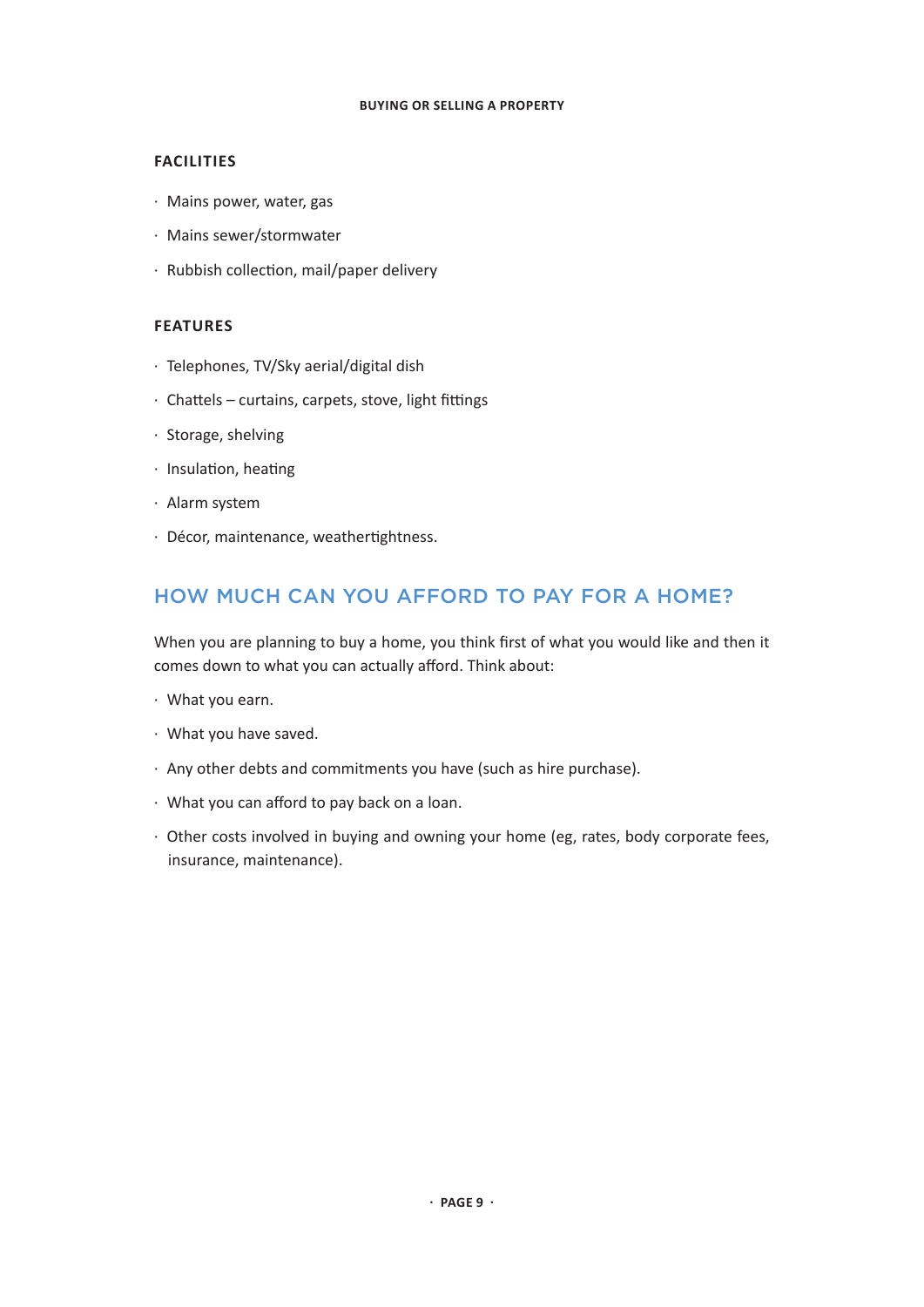# OTHER SALE AND PURCHASE COSTS

| <b>Seller</b>                                                       |   |
|---------------------------------------------------------------------|---|
| Agent's commission                                                  | Ś |
| Water rates (estimated)                                             |   |
| General rates instalments due                                       | ς |
| Fees payable to body corporate or body corporate manager (if a unit |   |
| title)                                                              | S |
| Mortgage discharge registration fees                                |   |
| Legal fees                                                          |   |
| Moving costs                                                        |   |
| <b>Total</b>                                                        |   |

| <b>Buyer</b>                                 |    |
|----------------------------------------------|----|
| Loan application fee                         | \$ |
| Mortgage repayment insurance premium         | \$ |
| Title search fees                            | \$ |
| <b>Valuation fee</b>                         | \$ |
| Builder's report fee                         | \$ |
| LIM fee to local council                     | \$ |
| Transfer and mortgage registration fees      | \$ |
| Additional disclosure fees (if a unit title) | \$ |
| Legal fees                                   | \$ |
| Moving costs                                 | \$ |
| Share of rates                               | \$ |
| Property insurance                           | \$ |
| Total                                        |    |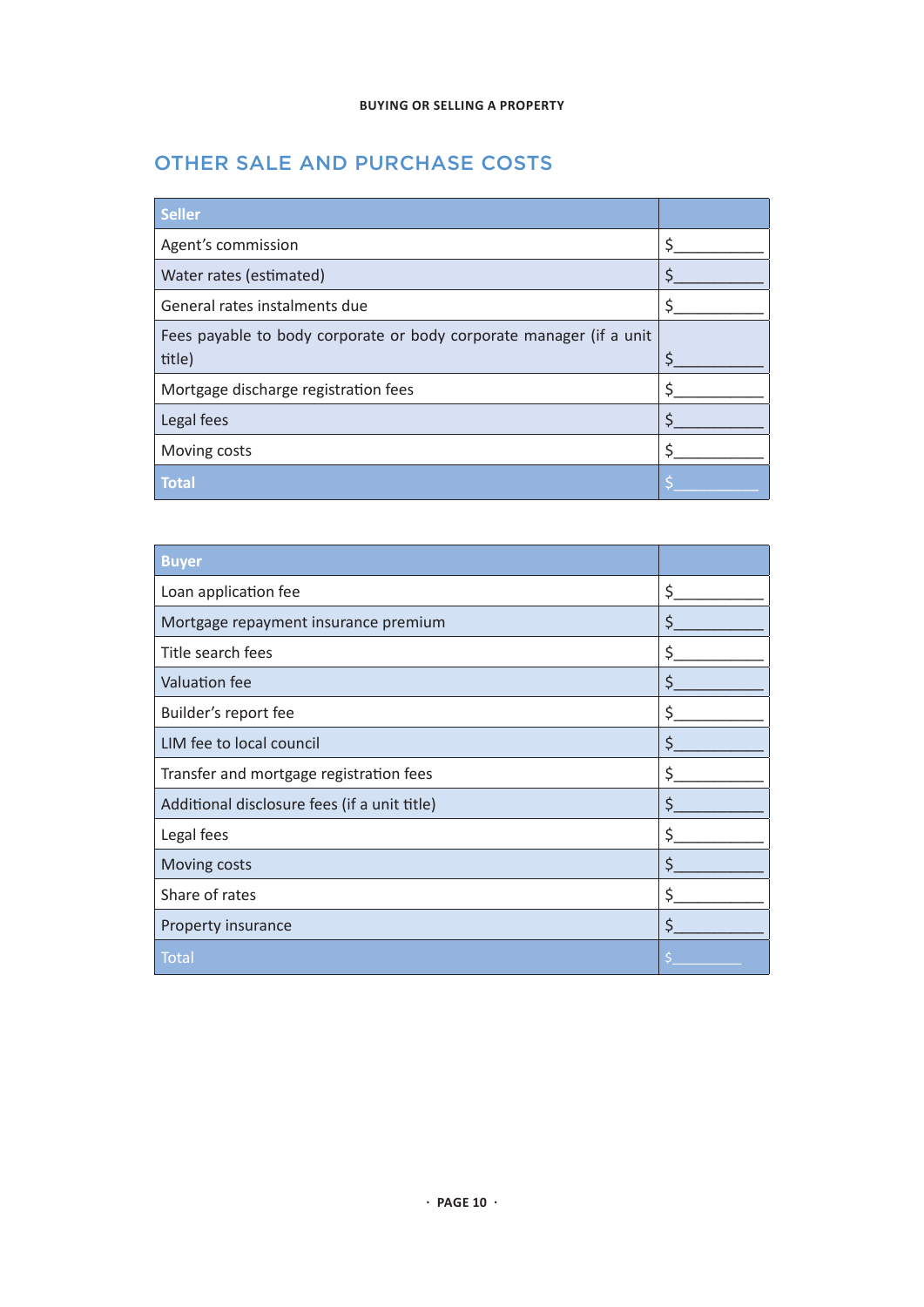# FREQUENTLY ASKED QUESTIONS

# **DO I NEED A LAND INFORMATION MEMORANDUM (LIM)?**

It is recommended that you get a LIM if you are buying a property. The standard Agreement for Sale and Purchase includes a LIM condition, provided you select it on the front page. A LIM provides information the council holds about the property. It will show whether existing works have received council consent and whether the council requires any remedial work. It might, for example, show a fire burner has been installed without the appropriate certification. This could invalidate insurance on the property (eg, if the burner causes fire damage). A LIM report will also give you information about any site characteristics (such as contamination, propensity to flooding, etc) and zoning details. You can ask the seller to fix any defects disclosed in the LIM and cancel the contract if the seller refuses to do so. But remember, the LIM provides information only about those things reported to the council – not those that haven't been reported.

# **WHO SEARCHES THE TITLE TO THE PROPERTY?**

Both sellers and buyers should ask their lawyers to search the title. Sellers should, among other things, make sure their property details are correct. Buyers should identify everything registered against the title that might affect their use and enjoyment of the property  $-e$ g, easements including rights of way, drainage and sewerage, electricity, telephone, gas, etc. Your lawyer will also check what needs to be removed from the title before you settle, such as the seller's mortgage.

# **SHOULD I GET THE SURVEY PLAN FOR THE LAND BEING PURCHASED?**

Your lawyer should, in particular, get plans showing the site of buildings on the property when you are buying a cross-lease title or unit title. You should check, among other things, that the plans accurately show the outlines of the buildings on the land. For example, people sometimes add an extra room to a house on a cross-lease title without changing the plan to include the extra room. The cross-lease title is then defective. You might also need to get survey plans for other reasons, such as identifying the location of boundaries or easements.

# **SHOULD I GET A BUILDER'S (OR ENGINEER'S) REPORT ON THE PROPERTY?**

The standard Agreement for Sale and Purchase includes a builder's report condition in clause 9.3, provided you select it on the front page. The Weathertight Homes Resolution Service run by the Department of Building and Housing will, if asked, check if the property is subject to a claim.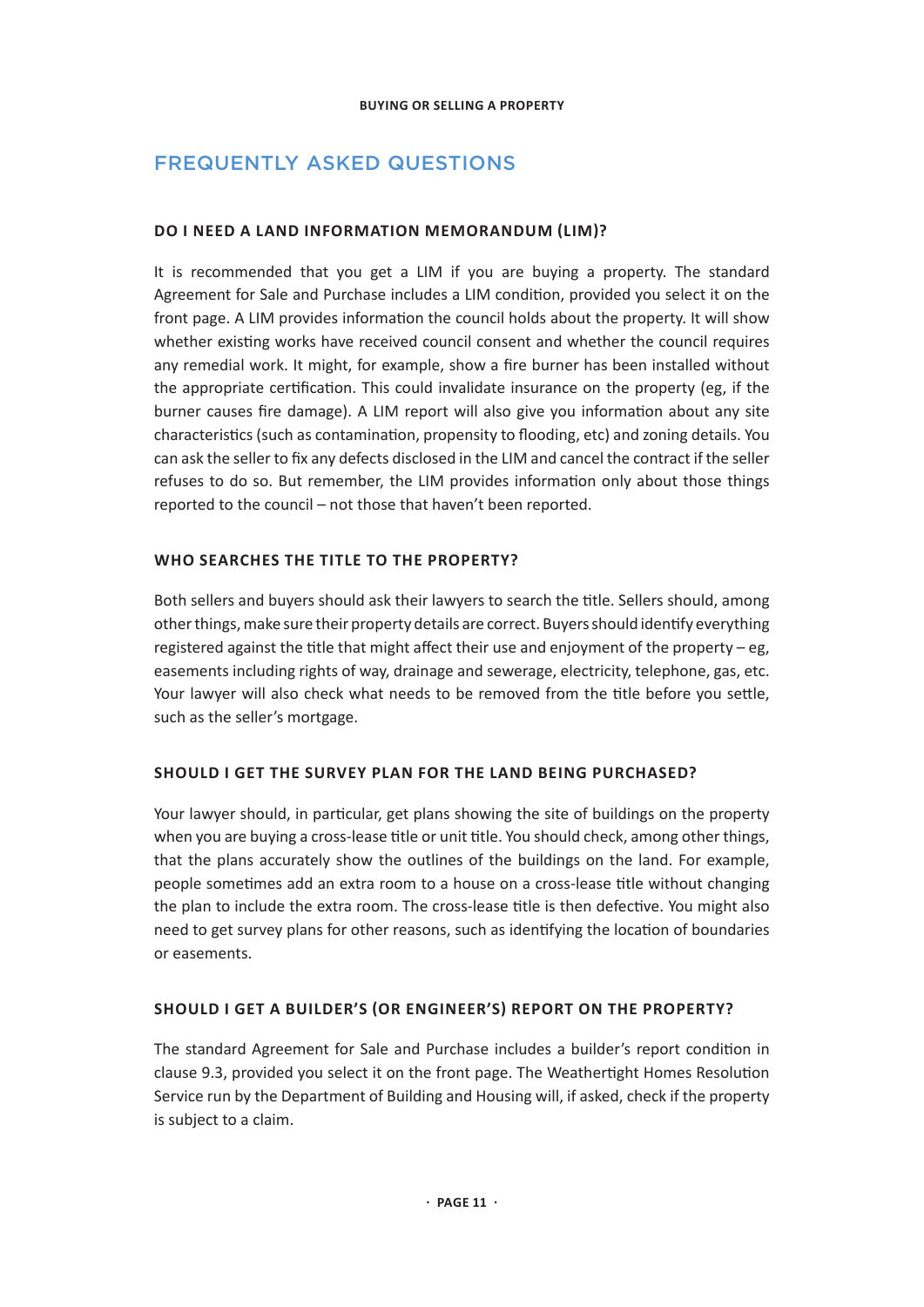## **WHAT ABOUT WHEN A PROPERTY IS SOLD BY AUCTION?**

## **Buying**

- · Auction agreements are usually significantly different from standard sale and purchase agreements. For example, you can't make an offer subject to finance or conditional on checking title matters and council records after the auction, so you need to make these inquiries before bidding.
- · Always discuss the auction terms of sale with your lawyer well before the auction so these things can be checked first. You will have to pay the costs involved without any guarantee that you will be the successful bidder. However, you cannot afford not to make these checks.
- · Also check that you can meet the financial terms of sale, including the deposit required at auction and the settlement date.

## **Selling**

- · Ask your lawyer to check the auction terms of sale before they are made available to the public.
- · Make sure your 'reserve price' reflects the property's real value but is realistic.
- · Competitive bidding for a sought-after property may bring you more than you expect or would get through another selling method.

# **WHAT ARE COUNCIL RATES?**

The local council (sometimes called the local or territorial authority) and local regional council charge annual rates on each property for the services they provide. Rates are set annually and collected throughout the year in instalments. Each council fixes its own number of instalments – usually between two and five each year. Your lawyer will make sure rates are adjusted on settlement. You will pay rates up to the settlement date if you sell and from the settlement date if you buy.

#### **WHAT IF I BUY A PROPERTY WITH MY DE FACTO PARTNER?**

See your lawyer! There are now major implications for de facto (including same sex) couples buying or owning property – and even for those who live in the property that just one of them owns. Part 8 of this pamphlet sets out a lot of the issues you will need to consider if you buy a property in these circumstances. Make sure you discuss these issues with your lawyer before you sign the agreement to purchase.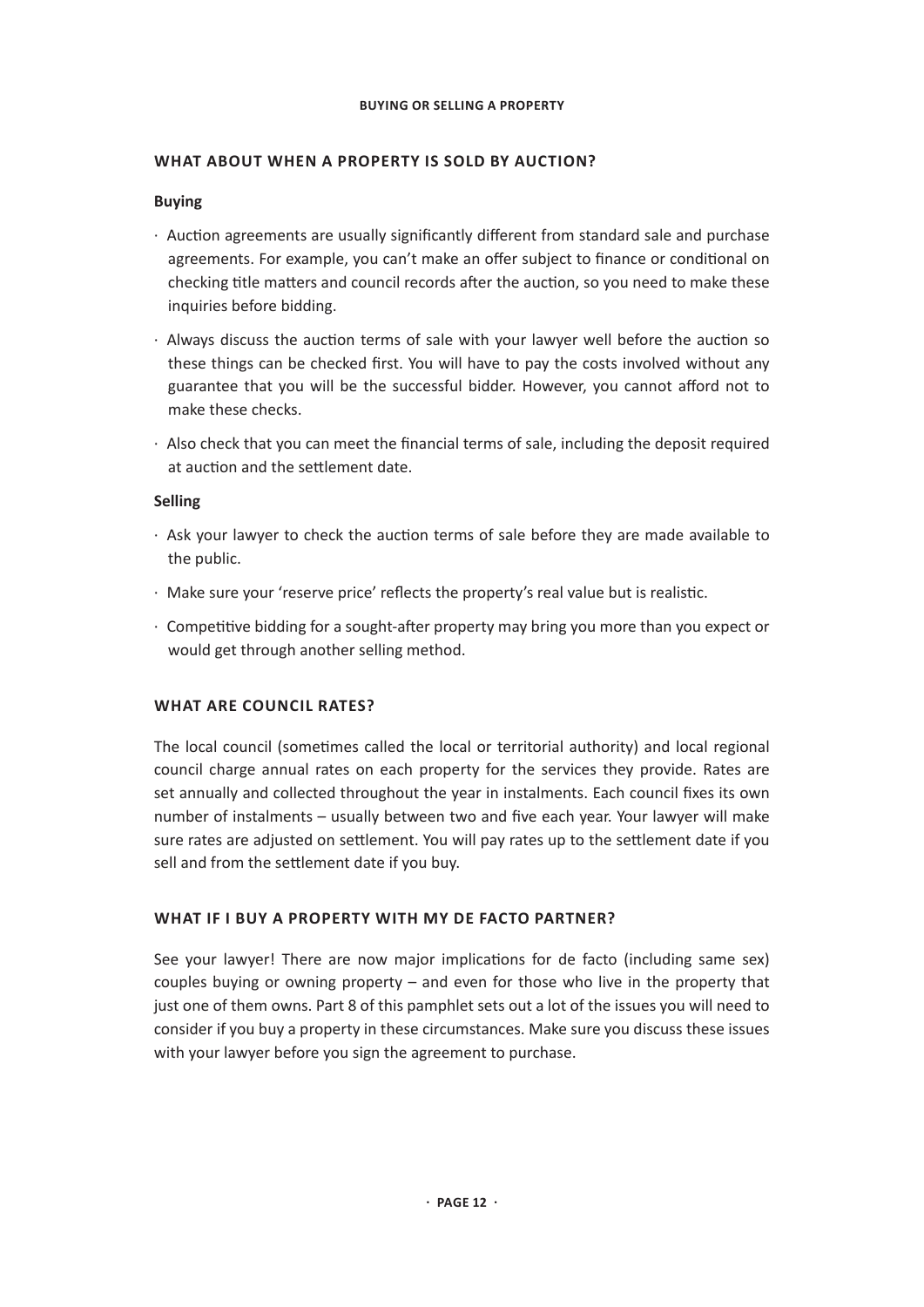#### **COMMONLY USED TERMS**

## **Agreement** (also called the Agreement for Sale and Purchase)

A written contract for the sale and purchase of the property between the seller (vendor) and the buyer (purchaser). Never sign an agreement without first discussing it with your lawyer.

# **Body corporate**

The body corporate is a statutory entity made up of all the unit owners in a unit title development When you buy a unit you automatically become a member of the body corporate and when you sell your unit you cease to be a member of the body corporate (but may remain liable for levies if you don't give proper notice). The body corporate elects an owner of a unit as chairperson. The chairperson has certain powers and duties under the Unit Titles Act.

The body corporate is responsible for a range of management, financial, maintenance and administrative functions relating to common property and to the development as a whole. It is also responsible for maintaining and repairing some building elements and infrastructure which may not be common property. Some bodies corporate have or are required to have a committee to which the body corporate may delegate some of its powers and duties.

The rules governing the election of the body corporate chairperson and the committee and the rules governing meetings and voting are set out in the Unit Titles Act and can't be changed by the body corporate. Make sure your lawyer explains them to you.

#### **Body corporate operational rules**

The body corporate operational rules help the body corporate govern the unit title development. All unit owners, occupiers and the body corporate must comply with the rules. Under the Unit Titles Act, default operational rules are set out in statutory Regulations. The body corporate can revoke, amend or add to the default rules within certain limits set out in the Act.

#### **Chattels**

Items included in the sale that are not legally part of a building. They usually include any stove, television aerial, carpets, blinds, curtains, drapes and light fittings on the property. They may also include rangehoods, dishwashers, refrigerators, heaters and so on. Make sure the agreement correctly includes the chattels you intend to buy or sell. Chattels not specifically listed in the agreement are not included in the sale.

#### **Conditional agreement**

A legally-binding agreement that can be cancelled if certain conditions are not satisfied. An agreement can, for example, be conditional on:

· the buyer arranging suitable finance to complete the purchase;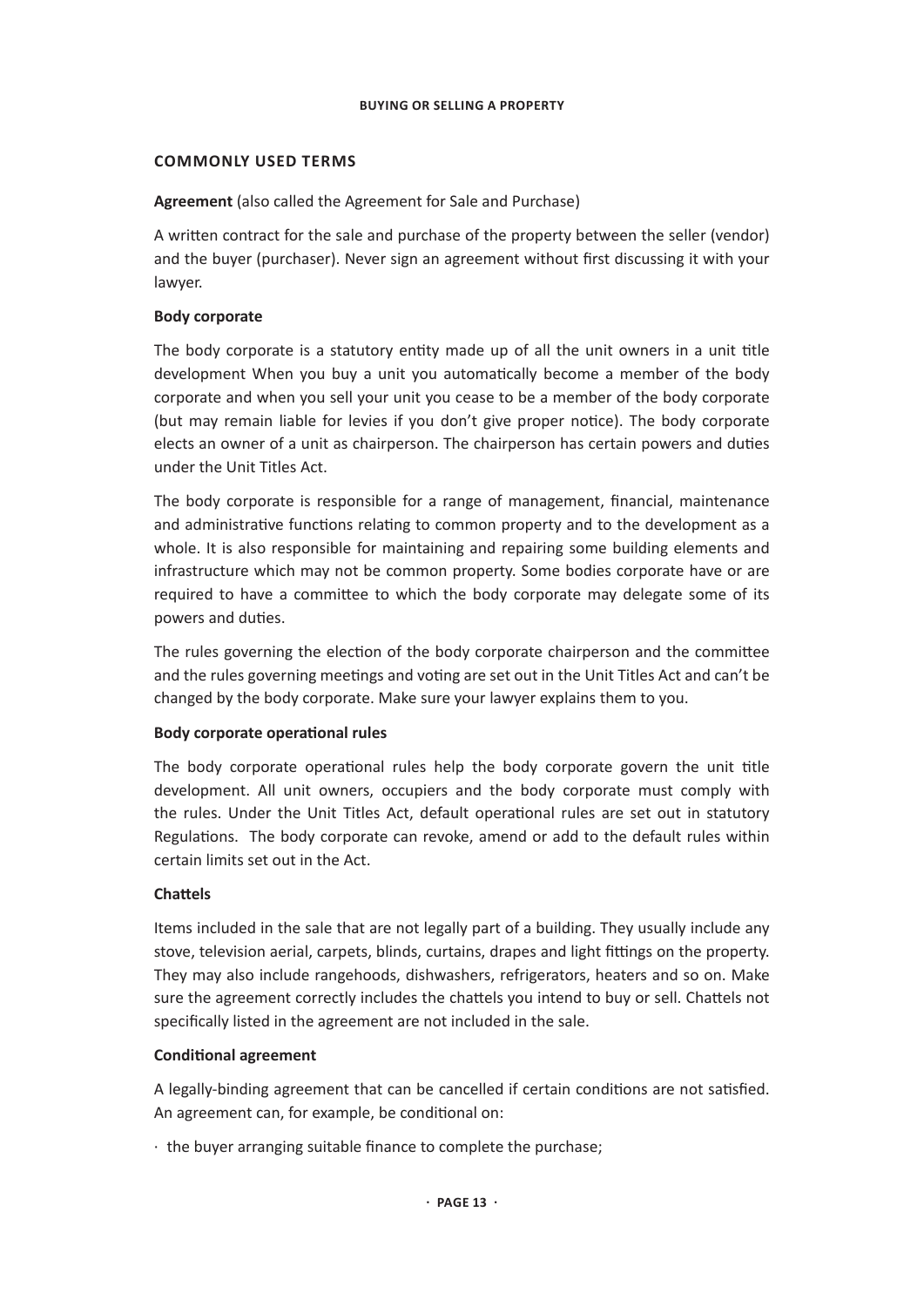- · the buyer getting a satisfactory builder's report or valuer's report;
- · the seller finding another property.

The agreement becomes 'unconditional' when all the conditions are satisfied. Ask your lawyer to make sure all the conditions you need are included in the agreement.

# **Cross-lease (title)**

More than one dwelling (or commercial premises) is included on one freehold title. All owners jointly own the freehold title. Leases by all the owners (as lessors) to individual owners (as lessees) give the individuals the exclusive right to occupy their own property. A cross-lease title is a combination of the owner's share in the freehold plus the owner's lease as lessee.

# **Deposit**

Part of the purchase price (usually 10%) paid by the buyer when the agreement is signed or becomes unconditional.

# Electronic transaction

The way of transferring title electronically in New Zealand. Your lawyer will have a licence from Land Information New Zealand (LINZ) to do this.

# **Equity**

What you own – rather than owe! The market value of your property less what you owe on your mortgage. Your equity will increase as the value of your property increases and the amount of your mortgage decreases.

# **Fee simple (title)**

You own the property even if you have a mortgage. Also known as a freehold title, although some people do not regard their title as freehold until the mortgage has been paid off. It is the most common form of title in New Zealand.

# **Interest**

Interest is the cost of borrowing money, usually expressed as an annual percentage of the amount borrowed. Interest is usually paid monthly for housing loans, but can be paid at different intervals.

# **Leasehold (title)**

You do not own the property, but a 'lease' gives you the right to occupy the property. 'Tenancy agreements' are leases. It is possible to lease a property and own the building on the property. Your lease might also include an option to purchase. Ask your lawyer to explain the terms of the lease to you before you sign anything and, in particular, to identify any costs in addition to rent the lease requires you to pay.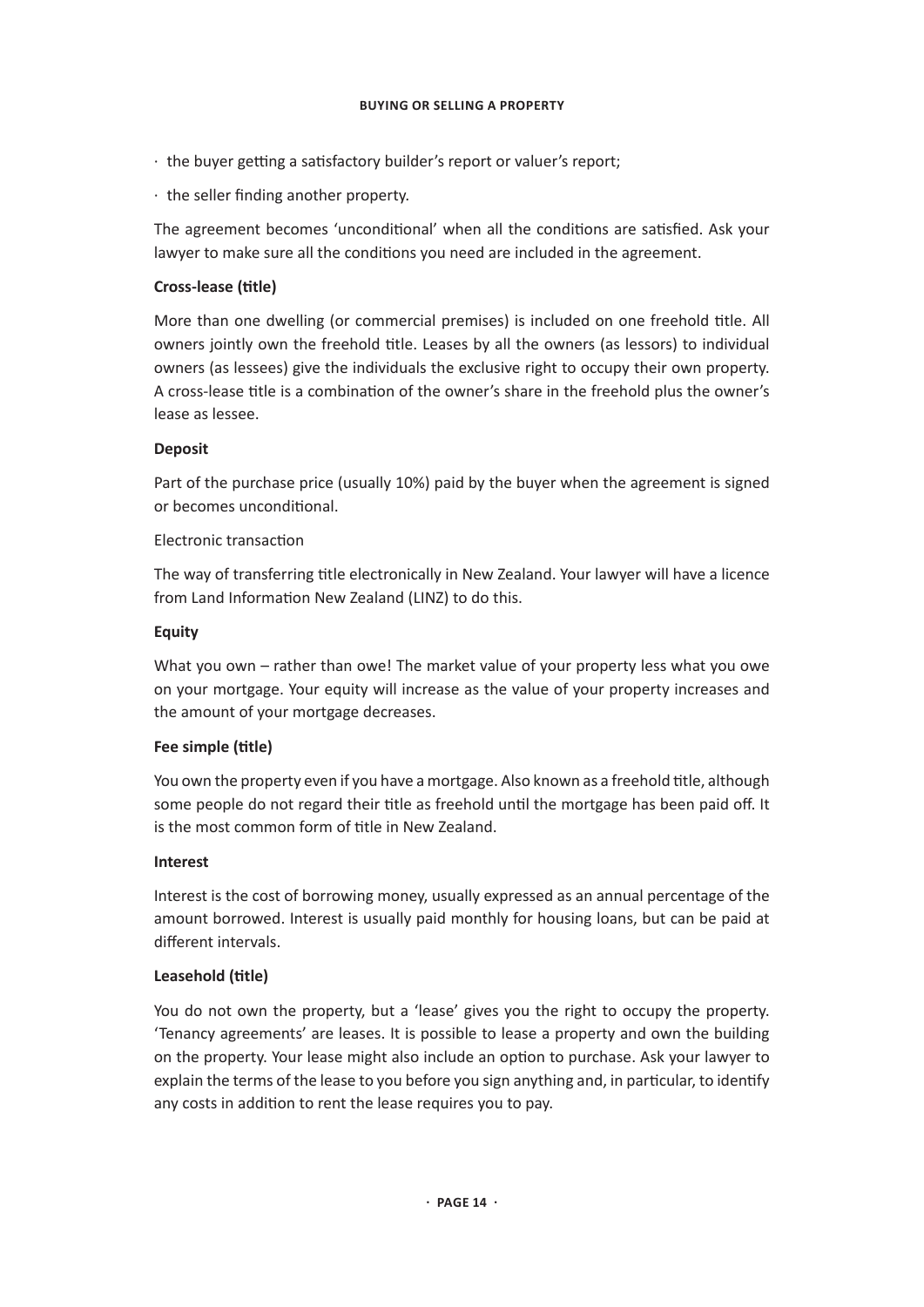## **Mortgage**

The security you give your lender in exchange for the loan of money. It is usually registered against the title to the property you buy. The property cannot be sold, except in rare cases, without the loan being repaid and the mortgage removed (discharged) from the title. The lender can sell your property if you fail to meet your mortgage requirements. However, the lender must first meet certain legal requirements, including giving you an opportunity to remedy any defaults. Make sure your lawyer explains the consequences of signing your mortgage.

## **Possession date**

The date when the buyer takes physical possession of the property.

## **Principal (sum)**

The amount you borrow.

#### **Purchaser**

The person who buys the property.

## **Settlement date**

The date when the purchase price of the property is paid in full. Usually the same date as the possession date.

# **Term (of your loan)**

The period of time over which your loan (mortgage) is to be repaid. The longer the term, the more interest you pay.

# **Title**

The Certificate of Title is an electronic document that describes the property and shows the legal owner of the property. In New Zealand, it can be a freehold, leasehold, crosslease or unit title.

#### **Unconditional agreement**

An agreement not subject to any conditions: as buyer you must buy; as seller you must sell. Don't sign one unless you have discussed it with your lawyer first.

# **Unit title property ownership**

Unit titles are a common form of multi-unit property ownership. Owners privately own an area of land or part of a building and share common property (such as lifts or driveways) with other unit owners. Unit titles have a body corporate management structure to enable decisions affecting the development to be made jointly by unit owners.

#### **Unit Title disclosures**

Under the Unit Titles Act sellers of units are required to provide buyers with disclosure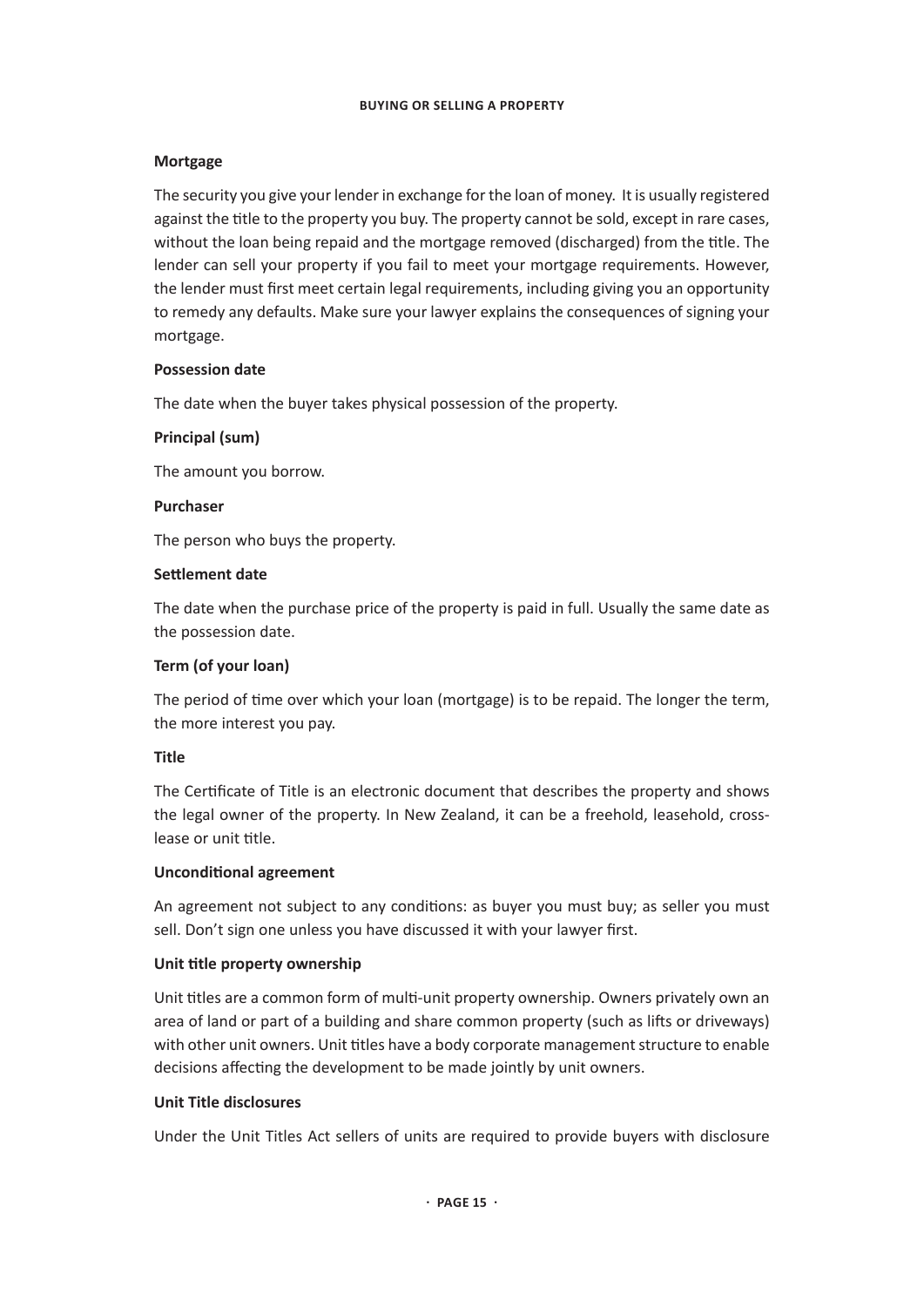statements containing information prescribed in Regulations under the Act. In some cases prescribed forms must also be used.

There are three types of disclosure:

- · pre-contract disclosure
- · pre-settlement disclosure
- · additional disclosure

Failure to provide a disclosure statement or failure to provide it within timeframes set out in the Unit Titles Act can have serious consequences and in some cases a buyer may even be able to cancel an unconditional agreement. Make sure your lawyer explains the types of disclosure and consequences of failing to make the proper disclosures to you.

#### **Valuation**

Your local council uses a valuation for rating purposes (previously the Government Valuation). The valuation is only a guide to the market value of the property. A private valuation, carried out by a professional valuer or Quotable Value New Zealand, should give a more accurate value.

#### **Vendor**

The person who sells the property. The vendor pays the commission to the real estate agent who arranges the sale of the property.

# WHAT ELSE CAN YOUR LAWYER DO FOR YOU?

Lawyers deal with many personal, family, business and property matters and transactions. No one else has the training and experience to advise you on matters relating to the law. If your lawyer can't help you with a particular matter, he or she will refer you to another specialist. Seeing a lawyer before a problem gets too big can save you anxiety and money.

Lawyers must follow certain standards of professional behaviour as set out in their rules of conduct and client care. When you instruct a lawyer, he or she must provide you with certain information, as outlined in our guide *Seeing a lawyer – what can you expect?*

This includes informing you up front about the basis on which fees will be charged, and how and when they are to be paid. The fee, which must be fair and reasonable, will take into account the time taken and the lawyer's skill, specialised knowledge and experience. It may also depend on the importance, urgency and complexity of the matter. There could also be other costs to pay, such as court fees.

Lawyers must have a practising certificate issued by the New Zealand Law Society. You can call the Law Society on (04) 472 7837 or email registry@lawsociety.org.nz to see if the person you plan to consult holds a current practising certificate. You can also check this on the register accessible through the website www.lawsociety.org.nz.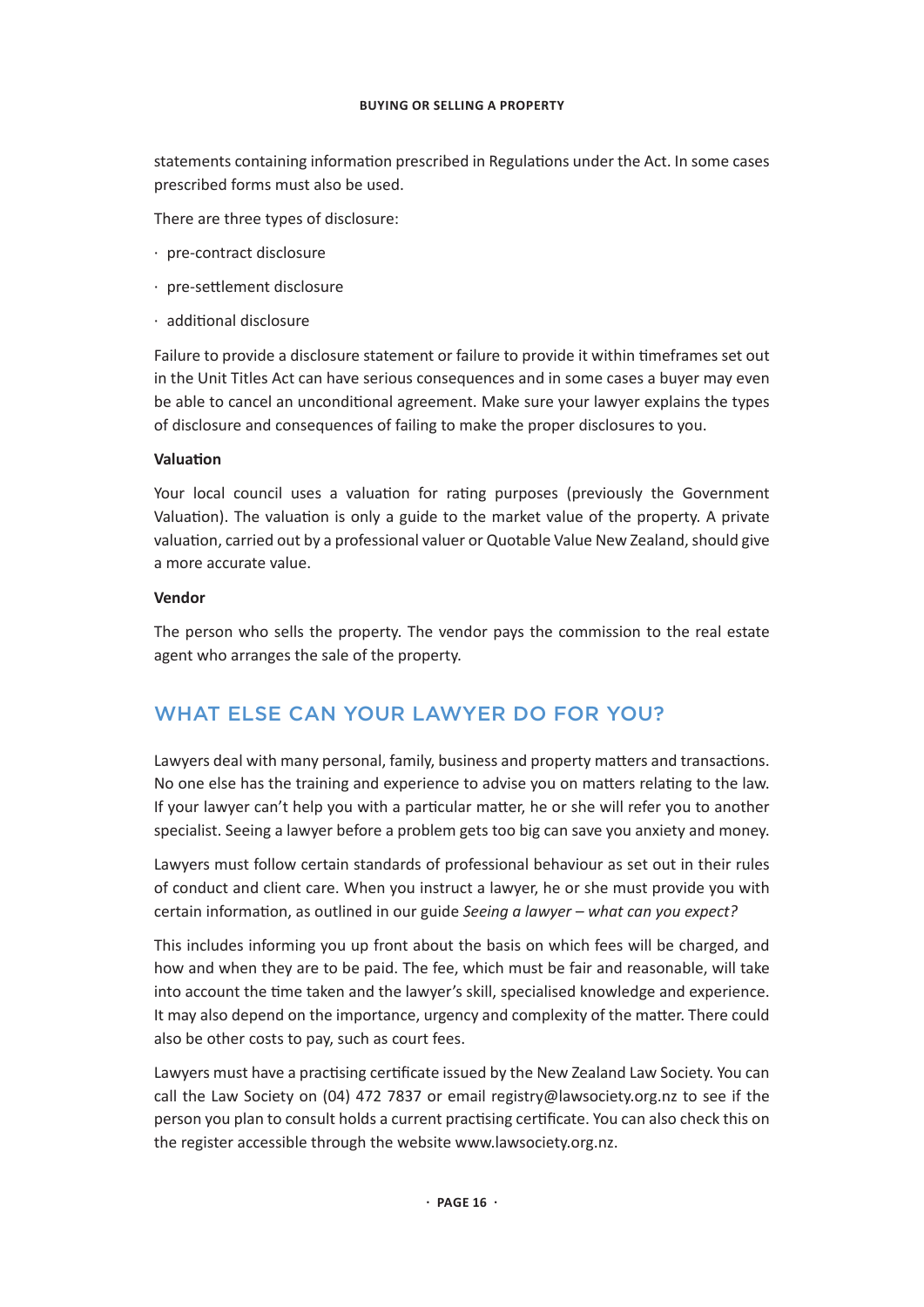If you have a concern about a lawyer, you can talk to the Lawyers Complaints Service, phone 0800 261 801.

If you don't have a lawyer:

- · Ask friends or relatives to recommend one;
- · Look in the Yellow Pages under "lawyers" or "barristers and solicitors";
- · Inquire at a Citizens Advice Bureau or Community Law Centre;

Check these websites:

- · www.lawsociety.org.nz/home/for\_the\_public/find\_a\_lawyer;
- · www.familylaw.org.nz;
- · www.propertylawyers.org.nz.

To the best of the New Zealand Law Society's knowledge, all information in this guide is true and accurate as at the date below. However, the Law Society assumes no liability for any losses suffered by any person relying directly or indirectly on information in this pamphlet. It is recommended that readers consult a lawyer before acting on this information.

PO Box 5041, Lambton Quay, Wellington 6145

Tel: (04) 472 7837

Email: inquiries@lawsociety.org.nz

*March 2013.*